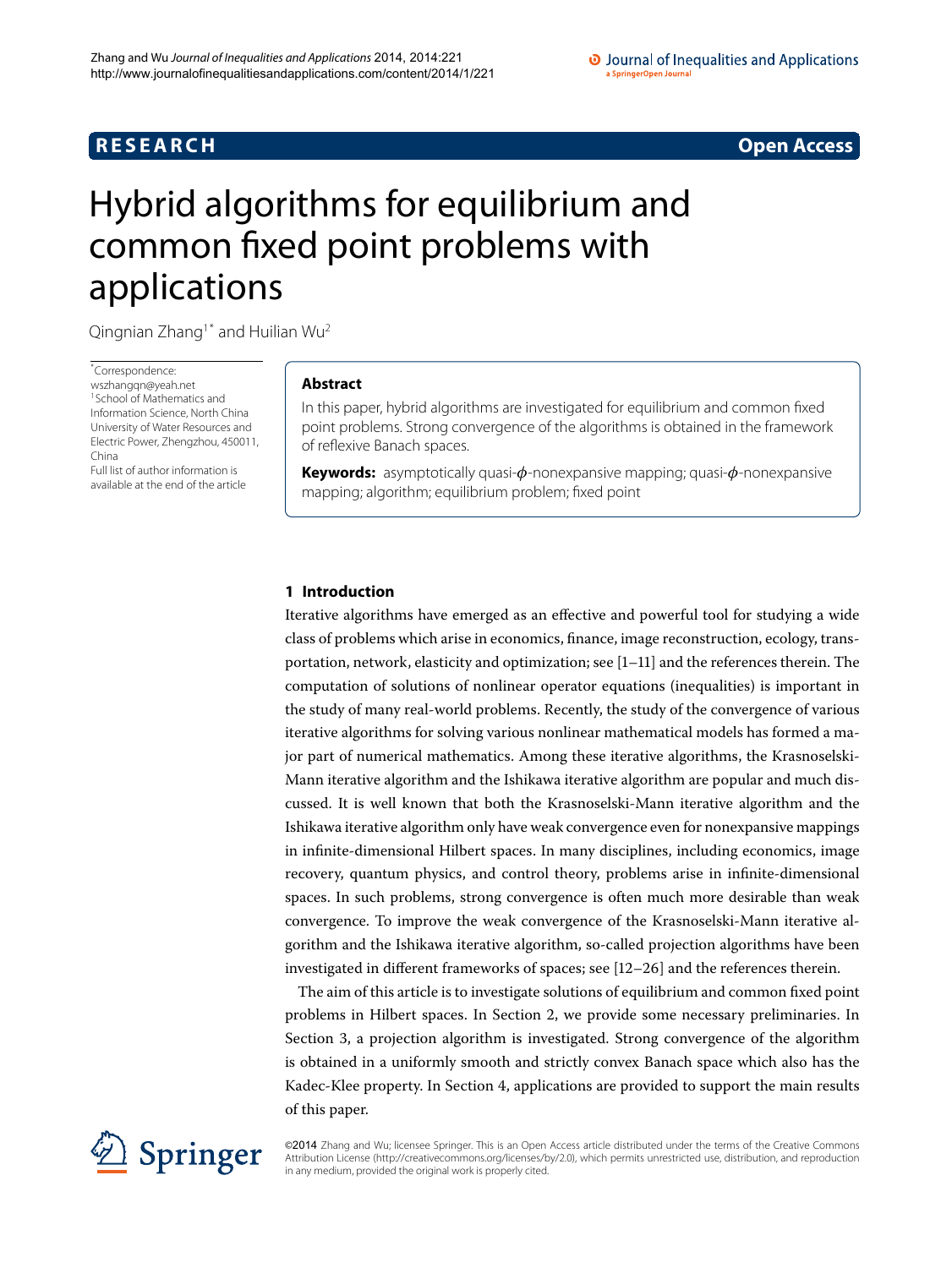### <span id="page-1-0"></span>**2 Preliminaries**

Let *E* be a real Banach space with the dual *E*∗. Recall that the normalized duality mapping *J* from *E* to  $2^{E^*}$  is defined by  $Jx = \{f^* \in E^* : \langle x, f^* \rangle = ||x||^2 = ||f^*||^2\}$ , where  $\langle \cdot, \cdot \rangle$  denotes the generalized duality pairing. Let  $U_E = \{x \in E : ||x|| = 1\}$  be the unit sphere of *E*. *E* is said to be smooth iff  $\lim_{t\to 0} \frac{\|x+t y\|-\|x\|}{t}$  exists for each  $x, y \in U_E$ . It is also said to be uniformly smooth iff the above limit is attained uniformly for  $x, y \in U_E$ . *E* is said to be strictly convex iff  $\|\frac{x+y}{2}\| < 1$  for all  $x, y \in E$  with  $\|x\| = \|y\| = 1$  and  $x \neq y$ . It is said to be uniformly convex iff  $\lim_{n\to\infty} ||x_n - y_n|| = 0$  for any two sequences  $\{x_n\}$  and  $\{y_n\}$  in *E* such that  $||x_n|| = ||y_n|| = 1$ and  $\lim_{n\to\infty} \| \frac{x_n+y_n}{2} \| = 1$ . It is well known that if *E* is uniformly smooth, then *J* is uniformly norm-to-norm continuous on each bounded subset of *E*. It is also well known that if *E* is (uniformly) smooth if and only if *E*<sup>∗</sup> is (uniformly) convex.

In what follows, we use  $\rightarrow$  and  $\rightarrow$  to stand for the weak and strong convergence, respectively. Recall that a space *E* has the Kadec-Klee property iff for any sequence { $x_n$ }  $\subset E$ ,  $x \in E$  with  $x_n \to x$ , and  $||x_n|| \to ||x||$ , we have  $||x_n - x|| \to 0$  as  $n \to \infty$ . It is known that if *E* is a uniformly convex Banach spaces, then *E* has the Kadec-Klee property.

Let *E* be a smooth Banach space. Let us consider the functional defined by  $\phi(x, y)$  =  $||x||^2 - 2\langle x, Jy \rangle + ||y||^2$ ,  $\forall x, y \in E$ . Observe that, in a Hilbert space *H*, the equality is reduced to  $\phi(x, y) = ||x - y||^2$ ,  $x, y \in H$ . As we know, if *C* is a nonempty, closed, and convex subset of a Hilbert space *H* and  $P_C$  :  $H \to C$  is the metric projection of *H* onto *C*, then  $P_C$  is nonexpansive. This fact actually characterizes Hilbert spaces, and consequently it is not avail-able in more general Banach spaces. In this connection, Alber [27[\]](#page-12-1) recently introduced a generalized projection operator  $\Pi_C$  in a Banach space E which is an analog of the metric projection  $P_C$  in Hilbert spaces. Recall that the generalized projection  $\Pi_C : E \to C$  is a map that assigns to an arbitrary point  $x \in E$  the minimum point of the functional  $\phi(x, y)$ , that is,  $\Pi_C x = \bar{x}$ , where  $\bar{x}$  is the solution to the minimization problem  $\phi(\bar{x}, x) = \min_{y \in C} \phi(y, x)$ . Existence and uniqueness of the operator  $\Pi_C$  follow from the properties of the functional  $\phi(x, y)$  and strict monotonicity of the mapping *J*. If *E* is a reflexive, strictly convex, and smooth Banach space, then  $\phi(x, y) = 0$  if and only if  $x = y$ ; for more details, see [27] and the references therein. In Hilbert spaces,  $\Pi_C = P_C$ . From the definition of the function *φ*, we also have

$$
(\|x\| - \|y\|)^2 \le \phi(x, y) \le (\|y\| + \|x\|)^2, \quad \forall x, y \in E
$$
 (2.1)

and

$$
\left(\|x\| - \|y\|\right)^2 \le \phi(x, y) \le \left(\|y\| + \|x\|\right)^2, \quad \forall x, y \in E. \tag{2.2}
$$

Let *F* be a bifunction from  $C \times C$  to  $\mathbb{R}$ , where  $\mathbb{R}$  denotes the set of real numbers. Recall the following equilibrium problem. Find  $p \in C$  such that  $F(p, y) \ge 0$ ,  $\forall y \in C$ . We use  $EP(F)$ to denote the solution set of the equilibrium problem. Numerous problems in physics, optimization and economics reduce to finding a solution of the equilibrium problem.

Next, we give the following assumptions:

- (A1)  $F(x, x) = 0, \forall x \in C$ ;
- (A2) *F* is monotone, *i.e.*,  $F(x, y) + F(y, x) \le 0$ ,  $\forall x, y \in C$ ;
- (A3)  $\limsup_{t\downarrow 0} F(tz + (1-t)x, y) \leq F(x, y), \forall x, y, z \in C;$
- (A4) for each  $x \in C$ ,  $y \mapsto F(x, y)$  is convex and weakly lower semi-continuous.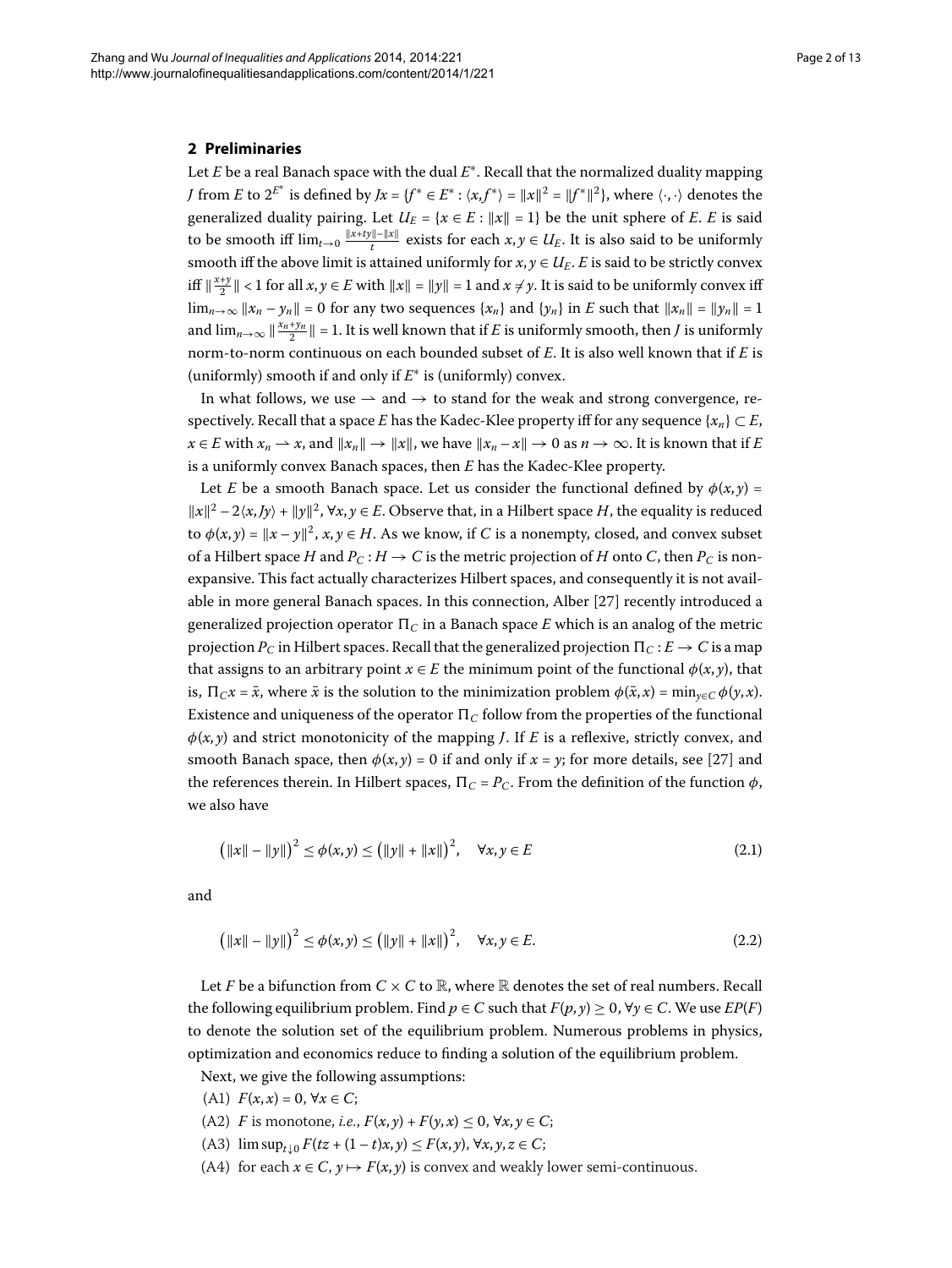Let *C* be a nonempty subset of *E* and let  $T: C \rightarrow C$  be a mapping. In this paper, we use *F*(*T*) to stand for the fixed point set of *T*. Recall that *T* is said to be asymptotically regular on *C* iff for any bounded subset *K* of *C*,  $\limsup_{n\to\infty}$  { $||T^{n+1}x - T^n x|| : x \in K$ } = 0. Recall that *T* is said to be closed iff for any sequence  $\{x_n\} \subset C$  such that  $\lim_{n\to\infty} x_n = x_0$ and  $\lim_{n\to\infty} Tx_n = y_0$ , then  $Tx_0 = y_0$ . Recall that a point *p* in *C* is said to be an asymptotic fixed point of *T* iff *C* contains a sequence  $\{x_n\}$  which converges weakly to *p* such that  $\lim_{n\to\infty} ||x_n - Tx_n|| = 0$ . The set of asymptotic fixed points of *T* will be denoted by  $\widetilde{F}(T)$ . *T* is said to be relatively nonexpansive iff  $\widetilde{F}(T) = F(T) \neq \emptyset$  and

 $\phi(p, Tx) \leq \phi(p, x), \quad \forall x \in C, \forall p \in F(T).$ 

*T* is said to be relatively asymptotically nonexpansive iff  $\widetilde{F}(T) = F(T) \neq \emptyset$  and

$$
\phi(p, T^n x) \le (1 + \mu_n)\phi(p, x), \quad \forall x \in C, \forall p \in F(T), \forall n \ge 1,
$$

where  $\{\mu_n\} \subset [0,\infty)$  is a sequence such that  $\mu_n \to 0$  as  $n \to \infty$ .

**Remark 2.1** The class of relatively asymptotically nonexpansive mappings, which is an extension of the class of relatively nonexpansive mappings, was first introduced in [28[\]](#page-12-2).

Recall that *T* is said to be quasi- $\phi$ -nonexpansive iff  $F(T) \neq \emptyset$  and

$$
\phi(p, Tx) \le \phi(p, x), \quad \forall x \in C, \forall p \in F(T).
$$

Recall that *T* is said to be asymptotically quasi-*φ*-nonexpansive iff there exists a sequence  $\{\mu_n\} \subset [0,\infty)$  with  $\mu_n \to 0$  as  $n \to \infty$  such that

$$
F(T) \neq \emptyset, \qquad \phi(p, T^n x) \leq (1 + \mu_n)\phi(p, x), \quad \forall x \in C, \forall p \in F(T), \forall n \geq 1.
$$

<span id="page-2-0"></span>**Remark 2.2** The class of asymptotically quasi-φ-nonexpansive mappings [14[,](#page-11-5) 29[\]](#page-12-3) which is an extension of the class of quasi- $φ$ -nonexpansive mappings [8[\]](#page-11-6). The class of quasi*φ*-nonexpansive mappings and the class of asymptotically quasi-*φ*-nonexpansive mappings are more general than the class of relatively nonexpansive mappings and the class of relatively asymptotically nonexpansive mappings. Quasi-*φ*-nonexpansive mappings and asymptotically quasi- $\phi$ -nonexpansive ones do not require the restriction  $F(T) = \widetilde{F}(T)$ .

In order to prove our main results, we need the following lemmas.

Lemma 2.3 [30] Let E be a smooth and uniformly convex Banach space and let  $r > 0$ . Then *there exists a strictly increasing, continuous, and convex function g* :  $[0, 2r] \rightarrow R$  *such that*  $g(0) = 0$  and

$$
\left\|\sum_{i=1}^{\infty}(\alpha_i x_i)\right\|^2 \leq \sum_{i=1}^{\infty}(\alpha_i \|x_i\|^2) - \alpha_i \alpha_j g\big(\|x_i - x_j\|\big),\
$$

*for all*  $x_1, x_2,..., x_N,... \in B_r := \{x \in E : ||x|| \leq r\}$  *and*  $\alpha_1, \alpha_2,..., \alpha_N,... \in [0,1]$  *such that*  $\sum_{i=1}^{\infty} \alpha_i = 1.$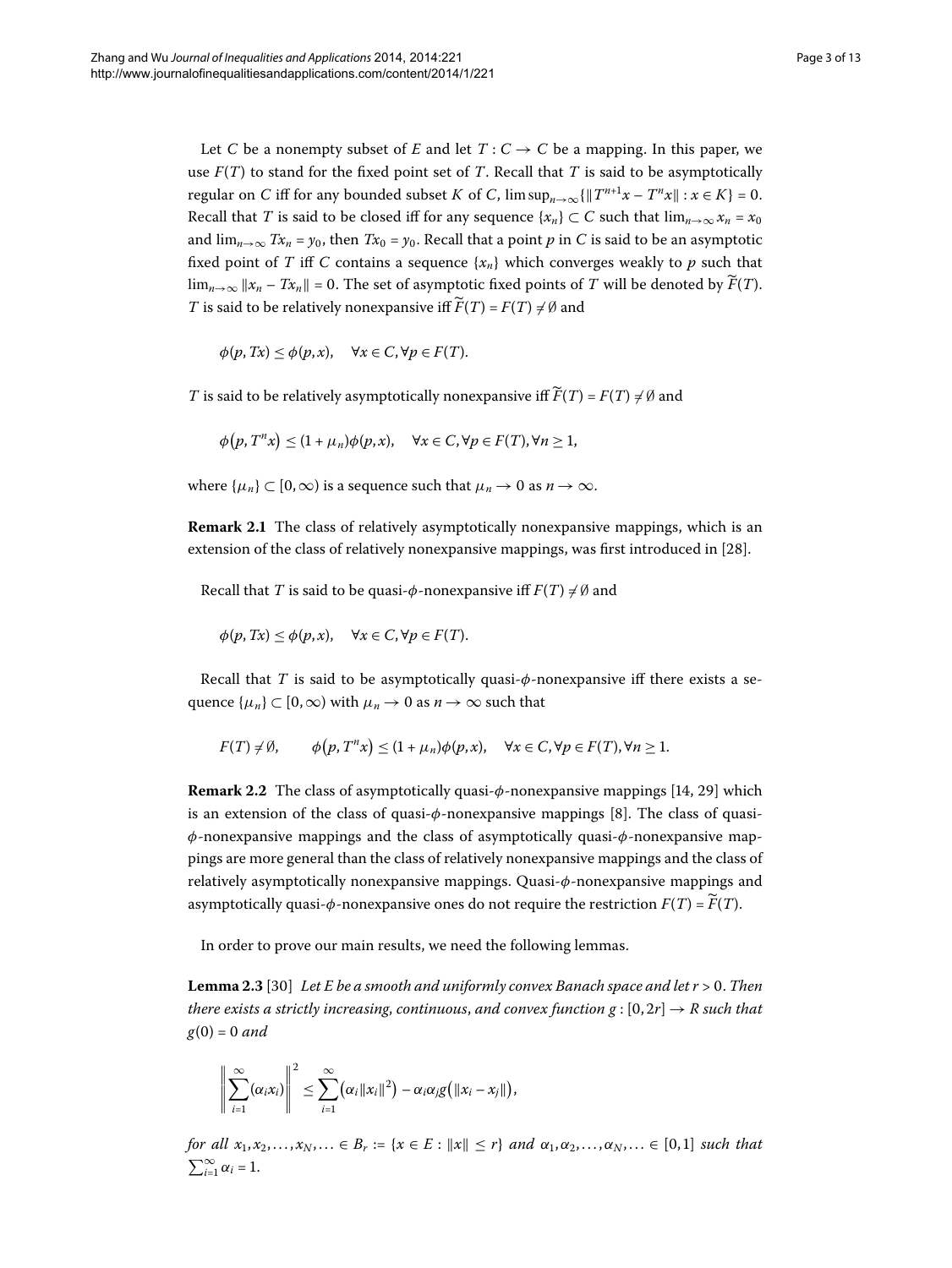<span id="page-3-4"></span><span id="page-3-3"></span>**Lemma 2.4** [\[](#page-12-1)27] *Let E be a reflexive, strictly convex, and smooth Banach space. Let C be a nonempty*, *closed*, *and convex subset of E and let x* ∈ *E*. *Then*

<span id="page-3-1"></span>
$$
\phi(y, \Pi_C x) + \phi(\Pi_C x, x) \le \phi(y, x), \quad \forall y \in C.
$$

Lemma 2.5 [27[\]](#page-12-1) Let C be a nonempty, closed, and convex subset of a smooth Banach space *E* and let  $x \in E$ . Then  $x_0 = \prod_{C} x$  if and only if

<span id="page-3-2"></span> $\langle x_0 - y, Jx - Jx_0 \rangle \geq 0 \quad \forall y \in C.$ 

Lemma 2.6 [31[\]](#page-12-5) *Let E be a uniformly smooth and strictly convex Banach space which also enjoys the Kadec-Klee property and let C be a nonempty*, *closed*, *and convex subset of E*. *Let*  $T: C \rightarrow C$  *be an asymptotically quasi-* $\phi$ *-nonexpansive mapping. Then*  $F(T)$  *is closed and convex*.

**Lemma 2.7** [\[](#page-11-6)8, 32] Let C be a closed and convex subset of a smooth, strictly con*vex, and reflexive Banach space E. Let F be a bifunction from*  $C \times C$  *to* R *satisfying the assumptions* (A1)-(A4). Let  $r > 0$  and let  $x \in E$ . Then there exists  $z \in C$  such that  $F(z, y) + \frac{1}{r}(y - z, Jz - Jx) \ge 0$ ,  $\forall y \in C$ . Define a mapping  $T_r : E \to C$  by

$$
S_rx = \left\{ z \in C : f(z,y) + \frac{1}{r} \langle y - z, Jz - Jx \rangle, \forall y \in C \right\}.
$$

<span id="page-3-5"></span><span id="page-3-0"></span>*Then the following conclusions hold*:

- (1)  $S_r$  *is a single-valued firmly nonexpansive-type mapping, i.e., for all*  $x, y \in E$ *,*  $\langle S_r x - S_r y, J S_r x - J S_r y \rangle \leq \langle S_r x - S_r y, Jx - Jy \rangle;$
- (2)  $F(S_r) = EP(F)$  *is closed and convex*;
- () *Sr is quasi-φ-nonexpansive*;
- (4)  $\phi(q, S_r x) + \phi(S_r x, x) \leq \phi(q, x), \forall q \in F(S_r).$

## **3 Main results**

**Theorem .** *Let E be a uniformly smooth and strictly convex Banach space which also has the Kadec-Klee property*. *Let C be a nonempty*, *closed*, *and convex subset of E and let be an index set. Let F<sub>j</sub> be a bifunction from*  $C \times C$  *to*  $\mathbb R$  *satisfying (A1)-(A4) for every*  $j \in \Delta$ *. Let*  $T_i$ :  $C \rightarrow C$  *an asymptotically quasi-* $\phi$ *-nonexpansive mapping for every i*  $\geq$  1. Assume that  $T_i$  is closed asymptotically regular on C and  $\bigcap_{i=1}^\infty F(T_i)\cap \bigcap_{j\in \Delta} EP(F_j)$  is nonempty and *bounded*. *Let* {*xn*} *be a sequence generated in the following manner*:

$$
\begin{cases}\n x_0 \in E, & \text{chosen arbitrarily,} \\
 C_{1,j} = C, \\
 C_1 = \bigcap_{j \in \Delta} C_{1,j}, \\
 x_1 = \Pi_{C_1} x_0, \\
 y_n = J^{-1} (\alpha_{n,0} J x_n + \sum_{i=1}^{\infty} \alpha_{n,i} J T_i^n x_n), \\
 u_{n,j} \in C \text{ such that } F_j(u_{n,j}, y) + \frac{1}{r_{n,j}} \langle y - u_{n,j}, J u_{n,j} - J y_n \rangle \ge 0, \quad \forall y \in C, \\
 C_{n+1,j} = \{ z \in C_n : \phi(z, u_{n,j}) \le \phi(z, x_n) + \sum_{i=1}^{\infty} \mu_{n,i} M_n \}, \\
 C_{n+1} = \bigcap_{j \in \Delta} C_{n+1,j}, \\
 x_{n+1} = \Pi_{C_{n+1}} x_0,\n\end{cases}
$$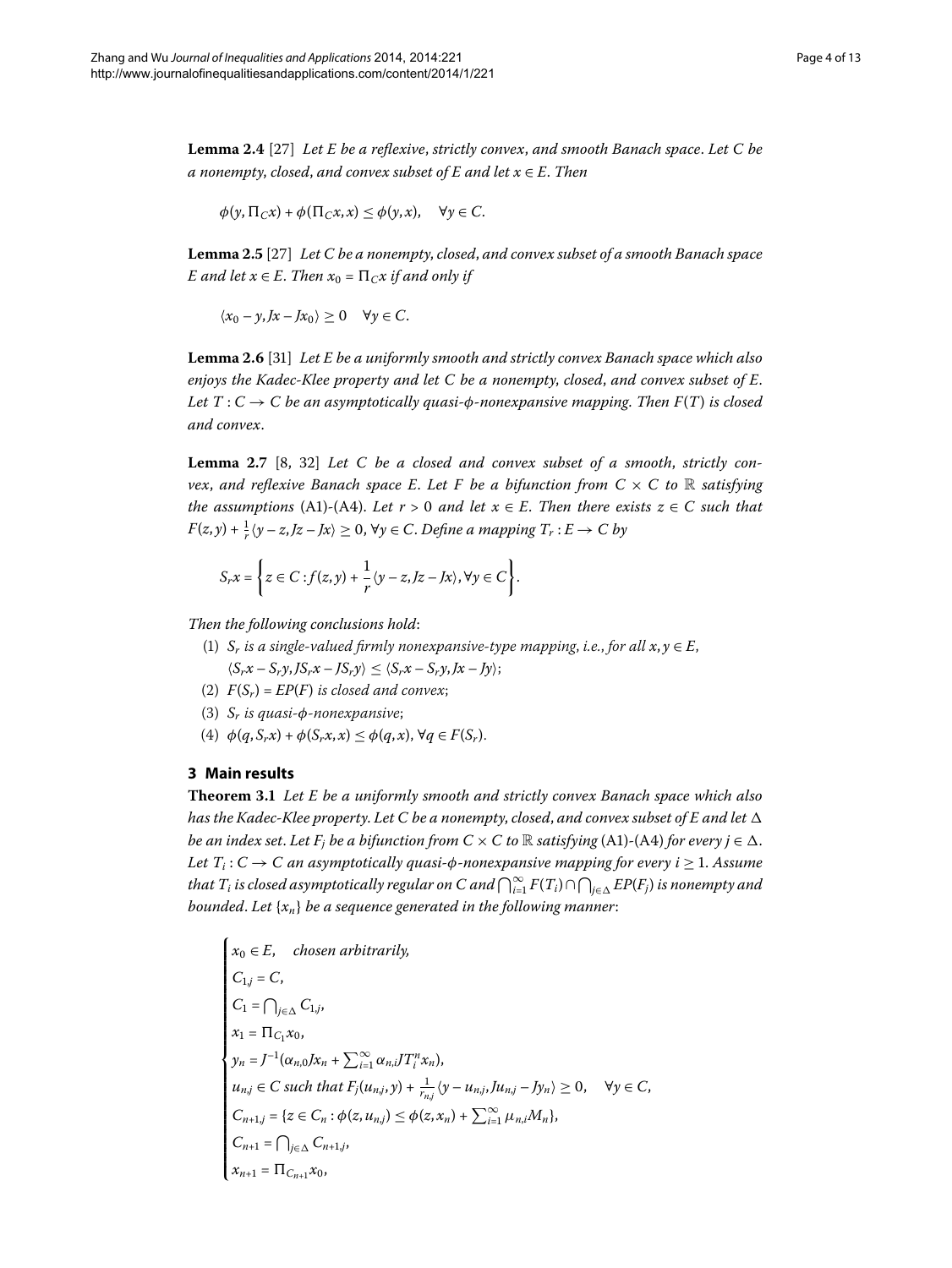*Proof* Using Lemma 2[.](#page-3-1)6 and Lemma 2.7, we find that  $\bigcap_{i=1}^{\infty} F(T_i) \cap \bigcap_{j \in \Delta} EP(F_j)$  is closed and convex so that  $\Pi_{\bigcap_{i=1}^\infty F(T_i)\cap\bigcap_{j\in\Delta} EP(F_j)}x_0$  is well defined. By induction, we easily find that the sets  $C_n$  are convex and closed.

Next, we show that  $\bigcap_{i=1}^{\infty} F(T_i) \cap \bigcap_{j \in \Delta} EF(F_j) \subset C_n$ . It suffices to claim that

$$
\bigcap_{i=1}^{\infty} F(T_i) \cap \bigcap_{j \in \Delta} EF(F_j) \subset C_{n,j},
$$

<span id="page-4-0"></span>for every  $j \in \Delta$ . It is clear that  $\bigcap_{i=1}^{\infty} F(T_i) \cap \bigcap_{j \in \Delta} EF(F_j) \subset C_{1,j} = C$ . Now, we assume that  $\bigcap_{i=1}^{\infty} F(T_i) \cap \bigcap_{j \in \Delta} EF(F_j) \subset C_{m,j}$  for some *m* and for every  $j \in \Delta$ . Since  $\forall z \in \bigcap_{i=1}^{\infty} F(T_i) \cap C_{m,i}$  $\bigcap_{j\in\Delta} EF(F_j)$  ⊂  $C_{m,j}$ , one finds that

$$
\phi(z, u_{mj}) = \phi(z, S_{r_{mj}}y_m)
$$
\n
$$
\leq \phi(z, y_m)
$$
\n
$$
= \phi\left(z, J^{-1}\left(\alpha_{m,0}Jx_m + \sum_{i=1}^{\infty} \alpha_{m,i}JT_i^m x_m\right)\right)
$$
\n
$$
= ||z||^2 - 2\left(z, \alpha_{m,0}Jx_m + \sum_{i=1}^{\infty} \alpha_{m,i}JT_i^m x_m\right) + \left\|\alpha_{m,0}Jx_m + \sum_{i=1}^{\infty} \alpha_{m,i}JT_i^m x_m\right\|^2
$$
\n
$$
\leq ||z||^2 - 2\alpha_{m,0}\langle z, Jx_m \rangle - 2\sum_{i=1}^{\infty} \alpha_{m,i}\langle z, JT_i^m x_m \rangle
$$
\n
$$
+ \alpha_{m,0}||x_m||^2 + \sum_{i=1}^{\infty} \alpha_{m,i}||T_i^m x_m||^2
$$
\n
$$
= \alpha_{m,0}\phi(z, x_m) + \sum_{i=1}^{\infty} \alpha_{m,i}\phi(z, T_i^m x_m)
$$
\n
$$
\leq \alpha_{m,0}\phi(z, x_m) + \sum_{i=1}^{\infty} \alpha_{m,i}\phi(z, x_m) + \sum_{i=1}^{\infty} \alpha_{m,i}\mu_{m,i}\phi(z, x_m)
$$
\n
$$
\leq \phi(z, x_m) + \sum_{i=1}^{\infty} \mu_{m,i}\phi(z, x_m)
$$
\n
$$
\leq \phi(z, x_m) + \sum_{i=1}^{\infty} \mu_{m,i}M_m, \qquad (3.1)
$$

which yields  $z \in C_{m+1,j}$ , that is,  $\bigcap_{i=1}^{\infty} F(T_i) \cap \bigcap_{j \in \Delta} EF(F_j) \subset C_n$ .

Next, we prove that  $x_n \to p$ , where  $p \in \bigcap_{i=1}^{\infty} F(T_i) \cap \bigcap_{j \in \Delta} EF(F_j)$ . It follows from Lemma 2[.](#page-3-3)4 that  $\phi(x_n, x_0) \leq \phi(w, x_0) - \phi(w, x_n) \leq \phi(w, x_0)$ , for  $\forall w \in \bigcap_{i=1}^N F(T_i) \cap$  $\bigcap_{j\in\Delta} EF(F_j)$ *. This shows that the sequence*  $\phi(x_n, x_0)$  *is bounded. Hence {<i>x<sub>n</sub>*} is also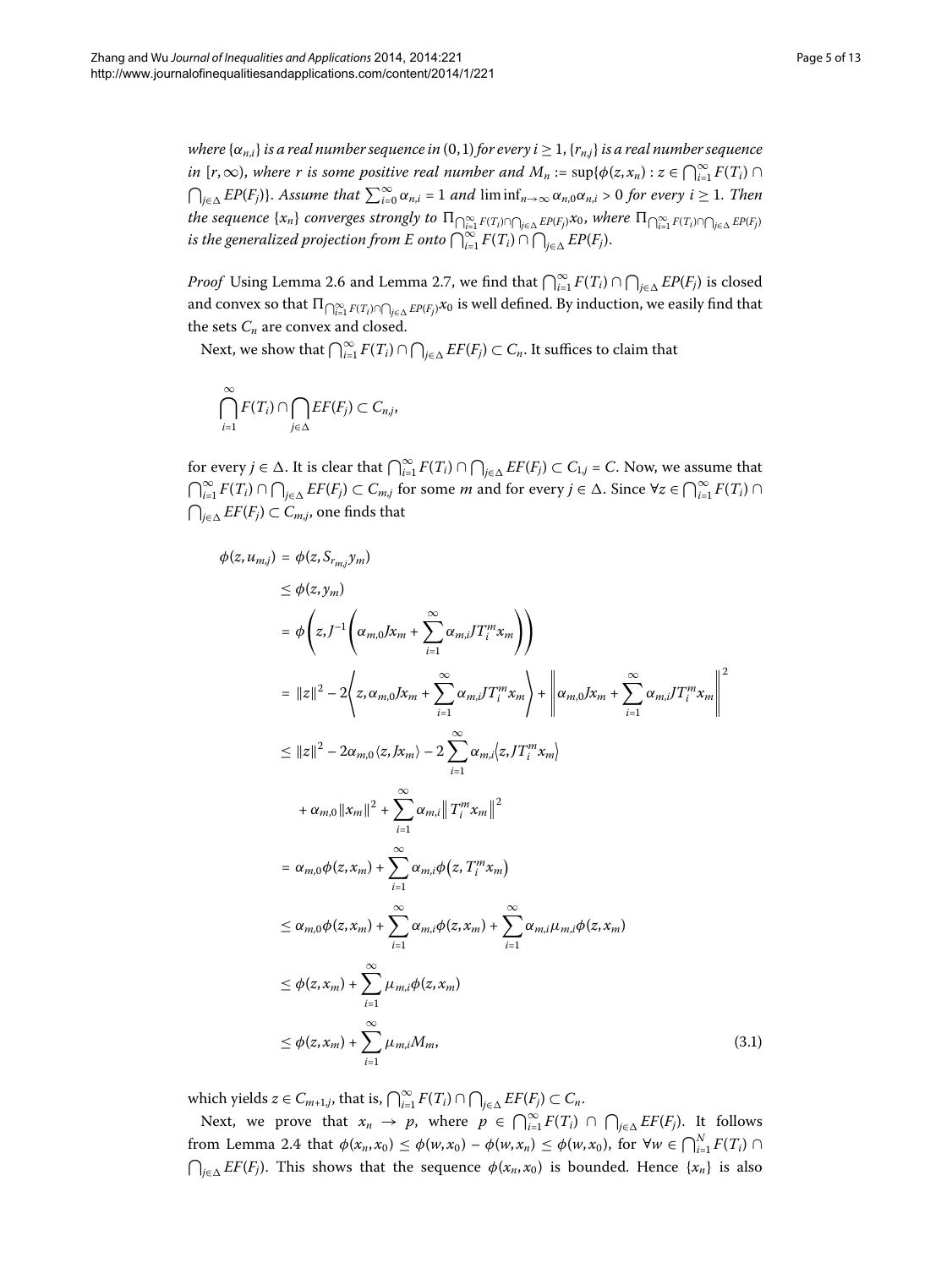bounded. Since the space is reflexive, we may, without loss of generality, assume that  $x_n \rightharpoonup p$ , where  $p \in C_n$ . Using  $\phi(x_n, x_0) \leq \phi(p, x_0)$ , we find that

$$
\phi(p,x_0)\leq \liminf_{n\to\infty}\phi(x_n,x_0)\leq \limsup_{n\to\infty}\phi(x_n,x_0)\leq \phi(p,x_0).
$$

It follows that  $\lim_{n\to\infty} \phi(x_n, x_0) = \phi(p, x_0)$ . Hence, we have  $\lim_{n\to\infty} ||x_n|| = ||p||$ . Since *E* has the Kadec-Klee property, one sees that  $x_n \to p$  as  $n \to \infty$ . Next, we prove  $p \in \bigcap_{j\in\Delta} EF(F_j)$ . In view of  $C_{n+1} \subset C_n$  and  $x_{n+1} = \prod_{C_{n+1}} x_0 \in C_n$ , we have  $\phi(x_{n+1}, x_n) \leq$  $\phi(x_{n+1}, x_0) - \phi(x_n, x_0)$ . Letting  $n \to \infty$ , we obtain  $\phi(x_{n+1}, x_n) \to 0$ . Since  $x_{n+1} \in C_{n+1}$ , we see  $\text{that } \phi(x_{n+1}, u_{n,j}) \leq \phi(x_{n+1}, x_n) + \sum_{i=1}^{\infty} \mu_{n,i} M_n.$  We, therefore, obtain  $\lim_{n\to\infty} \phi(x_{n+1}, u_{n,j}) = 0.$ Hence  $\lim_{n\to\infty} ||u_{n,j}|| = ||p||$ . It follows that  $\lim_{n\to\infty} ||Ju_{n,j}|| = ||Jp||$ . This shows that  $\{Ju_{n,j}\}$  is a bounded sequence. Since *E* is reflexive ( $E^*$  is also reflexive), we may assume that  $Ju_{n,j} \rightarrow$  $u^{*j} \in E^*$ . Using the reflexivity of *E*, we also see that  $J(E) = E^*$ . This shows that there exists an  $u^j \in E$  such that  $Ju^j = u^{*,j}$ . It follows that  $\phi(x_{n+1}, u_n) = ||x_{n+1}||^2 - 2\langle x_{n+1}, Ju_n \rangle + ||Ju_n||^2$ . Taking  $\liminf_{n\to\infty}$  in both sides of the equality above yields

$$
0 \ge ||p||^2 - 2\langle p, u^{*j} \rangle + ||u^{*j}||^2
$$
  
=  $||p||^2 - 2\langle p, J u^j \rangle + ||J u^j||^2$   
=  $\phi(p, u^j)$ ,

that is,  $p = u^j$ . This yields  $Jp = u^{*,j}$ . It follows that  $Ju_{n,j} \to Jp \in E^*$ . Since  $E^*$  has the Kadec-Klee property, we obtain  $Ju_{n,j} - Jp \to 0$  as  $n \to \infty$ . Since  $J^{-1} : E^* \to E$  is demicontinuous. It follows that  $u_{n,j} \to p$ . Since the space *E* has the Kadec-Klee property, one finds that  $u_{n,j} \to p$ as  $n \to \infty$ . In view of  $||x_n - u_{n,j}|| \le ||x_n - p|| + ||p - u_{n,j}||$ , we have  $\lim_{n \to \infty} ||x_n - u_{n,j}|| = 0$ . It follows that  $\lim_{n\to\infty}$   $||Jx_n - Ju_{n,j}|| = 0$ . Notice that

$$
\phi(z, x_n) - \phi(z, u_{n,j}) = ||x_n||^2 - ||u_{n,j}||^2 - 2\langle z, Jx_n - Ju_{n,j}\rangle
$$
  
\n
$$
\leq ||x_n - u_{n,j}|| (||x_n|| + ||u_{n,j}||) + 2||z|| ||Jx_n - Ju_{n,j}||.
$$

It follows that  $\lim_{n\to\infty} \phi(z, x_n) - \phi(z, u_n) = 0$ . By virtue of (3.1), we find that  $\phi(z, y_n) \le$  $\phi(z,x_n)+\sum_{i=1}^N \mu_{n,j}M_n$ , where  $z\in \bigcap_{i=1}^\infty F(T_i)\cap \bigcap_{j\in \Delta} EF(F_j)$ . In view of  $u_{n,j}=S_{r_{n,j}}y_n$ , we find from Lemma 2[.](#page-3-2)7 that

$$
\phi(u_{n,j}, y_n) = \phi(S_{r_{n,j}} y_n, y_n)
$$
  
\n
$$
\leq \phi(z, y_n) - \phi(z, S_{r_{n,j}} y_n)
$$
  
\n
$$
\leq \phi(z, x_n) - \phi(z, S_{r_{n,j}} y_n) + \sum_{i=1}^{\infty} \mu_{n,j} M_n
$$
  
\n
$$
= \phi(z, x_n) - \phi(z, u_{n,j}) + \sum_{i=1}^{\infty} \mu_{n,j} M_n.
$$

It follows that  $\lim_{n\to\infty}\phi(u_{n,j}, y_n) = 0$ . This in turn yields that  $||u_{n,j}|| - ||y_n|| \to 0$  as  $n \to \infty$ . Since  $u_{n,j} \to p$  as  $n \to \infty$ , one finds that  $\lim_{n \to \infty} ||y_n|| = ||p||$ . It follows that  $\lim_{n\to\infty}$  *|Jy<sub>n</sub>*  $\parallel$  = *|Jp*  $\parallel$ *.* Since *E*<sup>∗</sup> is also reflexive, we may assume that *Jy<sub>n</sub>* → *y*<sup>∗</sup> ∈ *E*<sup>∗</sup>. In view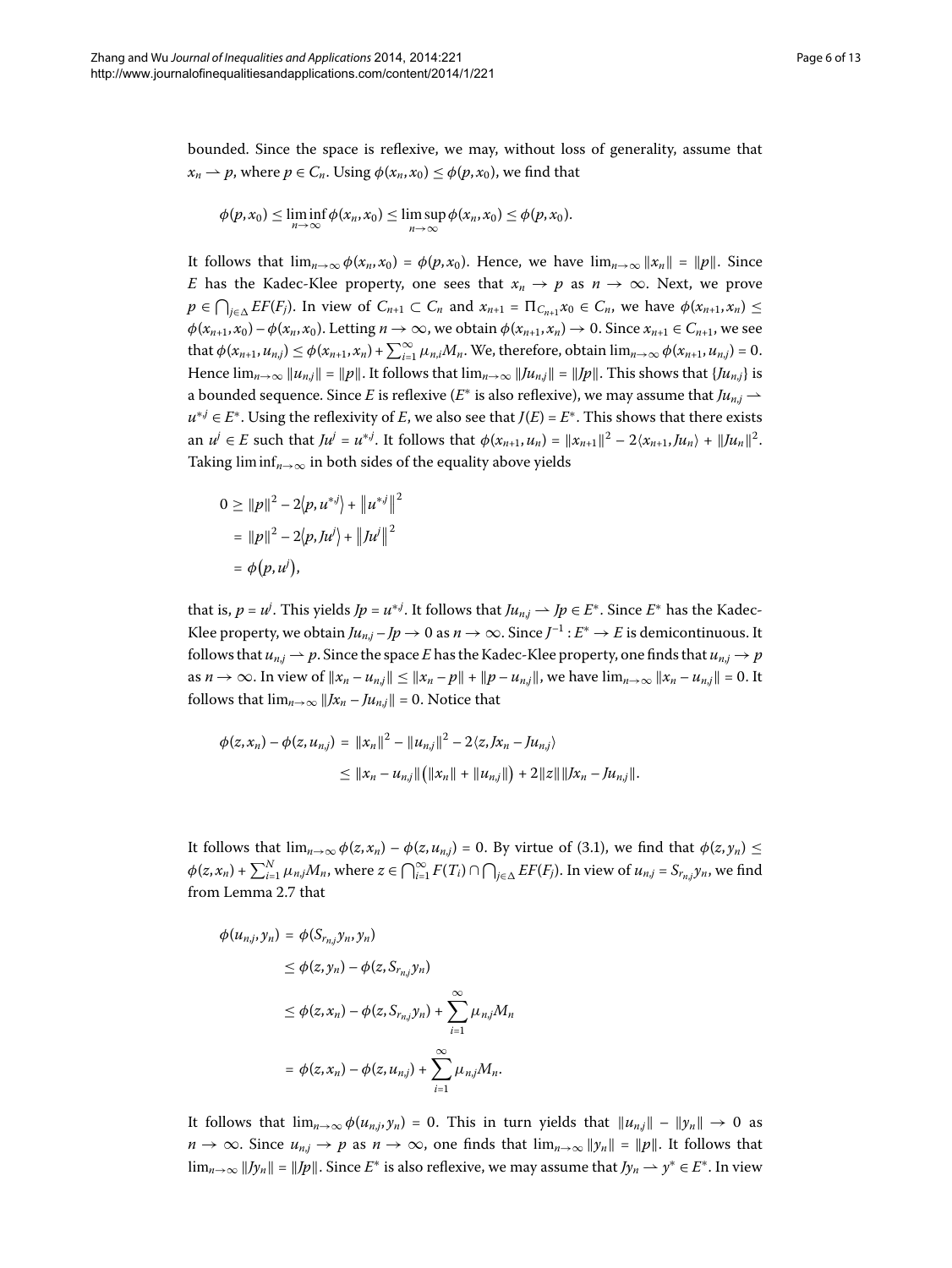of *J*(*E*) = *E*<sup>\*</sup>, we see that there exists  $y \in E$  such that *Jy* =  $y$ <sup>\*</sup>. It follows that

$$
\phi(u_{n,j}, y_n) = ||u_{n,j}||^2 - 2\langle u_{n,j}, Jy_n \rangle + ||Jy_n||^2.
$$

Taking  $\liminf_{n\to\infty}$  in both sides of the equality above yields

$$
0 \ge ||p||^2 - 2\langle p, y^* \rangle + ||y^*||^2
$$
  
=  $||p||^2 - 2\langle p, Jy \rangle + ||Jy||^2$   
=  $\phi(p, y)$ .

That is, *p* = *y*, which in turn implies that  $y^* = Jp$ . It follows that  $Jy_n \to Jp \in E^*$ . Since the space  $E^*$  has the Kadec-Klee property, we arrive at  $Jy_n - Jp \to 0$  as  $n \to \infty$ . Note that  $J^{-1}: E^* \to E$  is demicontinuous. It follows that  $y_n \to p$ . Since *E* has the Kadec-Klee property, we obtain  $y_n \to p$  as  $n \to \infty$ . In view of  $||u_{n,j} - y_n|| \le ||u_{n,j} - p|| + ||p - y_n||$ , we find that  $\lim_{n\to\infty} ||u_{n,i} - y_n|| = 0$ . Since *J* is uniformly norm-to-norm continuous on any bounded sets, we have  $\lim_{n\to\infty} ||Ju_{n,j} - Jy_n|| = 0$ . From the assumption  $r_{n,j} \ge r_j$ , we see that  $\lim_{n\to\infty} \frac{\|Ju_{n,j}-Jy_n\|}{r_{n,j}}$  $\frac{a_j y_{n}}{r_{n,j}} = 0$ . Notice that

$$
F_j(u_{n,j},y)+\frac{1}{r_{n,j}}\langle y-u_{n,j},Ju_{n,j}-Jy_n\rangle\geq 0, \quad \forall y\in C.
$$

From the condition  $(A2)$ , we find that

$$
||y - u_{n,j}|| \frac{||Ju_{n,j} - Jy_n||}{r_{n,j}} \ge \frac{1}{r_{n,j}} \langle y - u_{n,j}, Ju_{n,j} - Jy_n \rangle \ge F_j(y, u_{n,j}), \quad \forall y \in C.
$$

Taking the limit as  $n \to \infty$ , we find that  $F_j(y, p) \le 0$ ,  $\forall y \in C$ . For  $0 < t_j < 1$  and  $y \in C$ , define  $y_{t_i} = t_i y + (1 - t_i)p$ . It follows that  $y_{t_i} \in C$ , which yields  $F_j(y_{t_i}, p) \le 0$ . It follows from the conditions (A1) and (A4) that

$$
0 = F_j(y_{t,j}, y_{t,j}) \le t_j F_j(y_{t,j}, y) + (1 - t_j) F_j(y_{t,j}, p) \le t_j F_j(y_{t,j}, y).
$$

This yields  $F_j(y_{t,i}, y) \ge 0$ . Letting  $t_j \to 0$ , we find from the condition (A3) that  $F_j(p, y) \ge 0$ , *∀y* ∈ *C*. This implies that *p* ∈ *EP*( $F<sub>j</sub>$ ) for every *j* ∈  $\Delta$ .

Now, we are in a position to show that  $p \in \bigcap_{i=1}^{\infty} F(T_i)$ [.](#page-2-0) It follows from Lemma 2.3 that

$$
\phi(z, u_{n,j}) \leq \phi(z, y_n)
$$
\n
$$
= \phi\left(z, J^{-1}\left(\alpha_{n,0}Jx_n + \sum_{i=1}^{\infty} \alpha_{n,i}JT_i^n x_n\right)\right)
$$
\n
$$
= ||z||^2 - 2\left(z, \alpha_{n,0}Jx_n + \sum_{i=1}^{\infty} \alpha_{n,i}JT_i^n x_n\right) + \left\|\alpha_{n,0}Jx_n + \sum_{i=1}^{\infty} \alpha_{n,i}JT_i^n x_n\right\|^2
$$
\n
$$
\leq ||z||^2 - 2\alpha_{n,0}\langle z, Jx_n \rangle - 2\sum_{i=1}^{\infty} \alpha_{n,i}\langle z, JT_i^n x_n \rangle
$$
\n
$$
+ \alpha_{n,0}||x_n||^2 + \sum_{i=1}^{\infty} \alpha_{n,i}||T_i^n x_n||^2 - \alpha_{n,0}(1 - \alpha_{n,i})g(||Jx_n - JT_i^n x_n||)
$$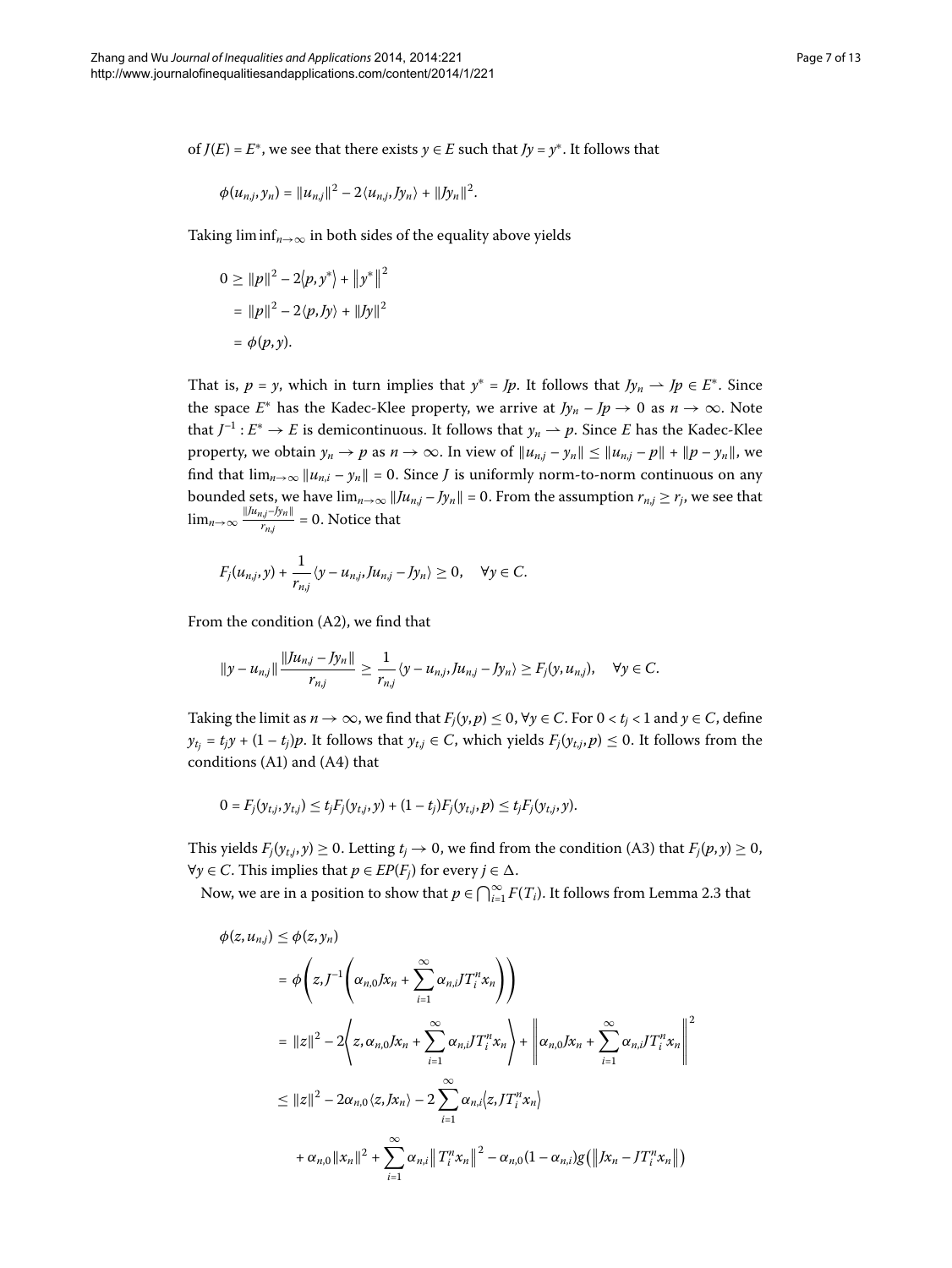<span id="page-7-0"></span>
$$
= \alpha_{n,0}\phi(z,x_m) + \sum_{i=1}^{\infty} \alpha_{n,i}\phi(z,T_i^n x_n) - \alpha_{n,0}(1-\alpha_{n,i})g(||x_n - JT_i^n x_n||)
$$
  
\n
$$
\leq \alpha_{n,0}\phi(z,x_m) + \sum_{i=1}^{\infty} \alpha_{n,i}\phi(z,x_m) + \sum_{i=1}^{\infty} \alpha_{n,i}\mu_{n,i}\phi(z,x_n)
$$
  
\n
$$
- \alpha_{n,0}(1-\alpha_{n,i})g(||x_n - JT_i^n x_n||)
$$
  
\n
$$
\leq \phi(z,x_n) + \sum_{i=1}^{\infty} \mu_{n,i}\phi(z,x_m) - \alpha_{n,0}(1-\alpha_{n,i})g(||x_n - JT_i^n x_n||)
$$
  
\n
$$
\leq \phi(z,x_n) + \sum_{i=1}^{\infty} \mu_{n,i}M_n - \alpha_{n,0}(1-\alpha_{n,i})g(||x_n - JT_i^n x_n||).
$$

From  $\liminf_{n\to\infty} \alpha_{n,0} (1 - \alpha_{n,i}) > 0$ , we find that  $\lim_{n\to\infty} g(||x_n - JT_i^n x_n||) = 0$ . Hence, we have

<span id="page-7-1"></span>
$$
\lim_{n \to \infty} \left\| Jx_n - JT_i^n x_n \right\| = 0. \tag{3.2}
$$

Since  $x_n \to p$  as  $n \to \infty$  and  $J : E \to E^*$  is demicontinuous, we obtain  $Jx_n \to Jp \in E^*$ . Note that  $|||x_n|| - ||p||| = ||x_n|| - ||p||| \le ||x_n - p||$ . This implies that  $||x_n|| \to ||p||$  as  $n \to \infty$ . Since *E*<sup>∗</sup> has the Kadec-Klee property, we see that

$$
\lim_{n \to \infty} \|Jx_n - Jp\| = 0. \tag{3.3}
$$

On the other hand, we have  $||JT_i^n x_n - Jp|| \le ||JT_i^n x_n - Jx_n|| + ||Jx_n - Jp||$ [.](#page-7-0) Combining (3.2) with (3.3), one obtains that  $\lim_{n\to\infty} ||JT_i^n x_n - Jp|| = 0$ . Since  $J^{-1}: E^* \to E$  is demicontinuous, one sees that  $T_i^n x_n \rightharpoonup p$ . Notice that

$$
\left| \|T_i^n x_n\| - \|p\| \right| = \left| \|JT_i^n x_n\| - \|Jp\| \right| \le \|JT_i^n x_n - Jp\|.
$$

This yields  $\lim_{n\to\infty}||T_i^n x_n|| = ||p||$ . Since the space *E* has the Kadec-Klee property, we ob- $\lim_{n\to\infty} \|T_i^n x_n - p\| = 0.$  Since  $\|T^{n+1} x_n - p\| \le \|T^{n+1} x_n - T^n x_n\| + \|T^n x_n - p\|$  and T is asymptotically regular, we find that  $\lim_{n\to\infty}||T_i^{n+1}x_n - p|| = 0$ . That is,  $T_iT_i^n x_n - p \to 0$  as *n*  $\rightarrow \infty$ . It follows from the closedness of *T<sub>i</sub>* that *T<sub>i</sub>p* = *p* for every *i*  $\geq$  1.

Finally, we prove that  $p = \prod_{\bigcap_{i=1}^{\infty} F(T_i) \cap \bigcap_{j \in \Delta} EF(F_j)} x_0$ . Since  $x_n = \prod_{C_n} x_0$ , we see that

$$
\langle x_n-z, Jx_0-Jx_n\rangle\geq 0, \quad \forall z\in C_n.
$$

Since  $\bigcap_{i=1}^{\infty} F(T_i) \cap \bigcap_{j \in \Delta} EP(F_j) \subset C_n$ , we find that

$$
\langle x_n - w, Jx_0 - Jx_n \rangle \geq 0, \quad \forall w \in \bigcap_{i=1}^N F(T_i) \cap \bigcap_{j \in \Delta} EF(F_j).
$$

Letting  $n \to \infty$ , we arrive at  $\langle p - w, Jx_0 - Jp \rangle \ge 0$ ,  $\forall w \in \bigcap_{i=1}^{\infty} F(T_i) \cap \bigcap_{j \in \Delta} EP(F_j)$ . In view of Lemma 2[.](#page-3-4)5, we find that  $p = \prod_{\bigcap_{i=1}^{\infty} F(T_i) \cap \bigcap_{j \in \Delta} EF(F_j)} x_0$ . This completes the proof.  $\hfill \Box$  $\Box$ 

**Remark 3[.](#page-3-5)2** Theorem 3.1 mainly improves the corresponding results in Kim [\[](#page-11-3)11] and Qin *et al.* [33[\]](#page-12-7).

If *T* is quasi-*φ*-nonexpansive, we have the following result.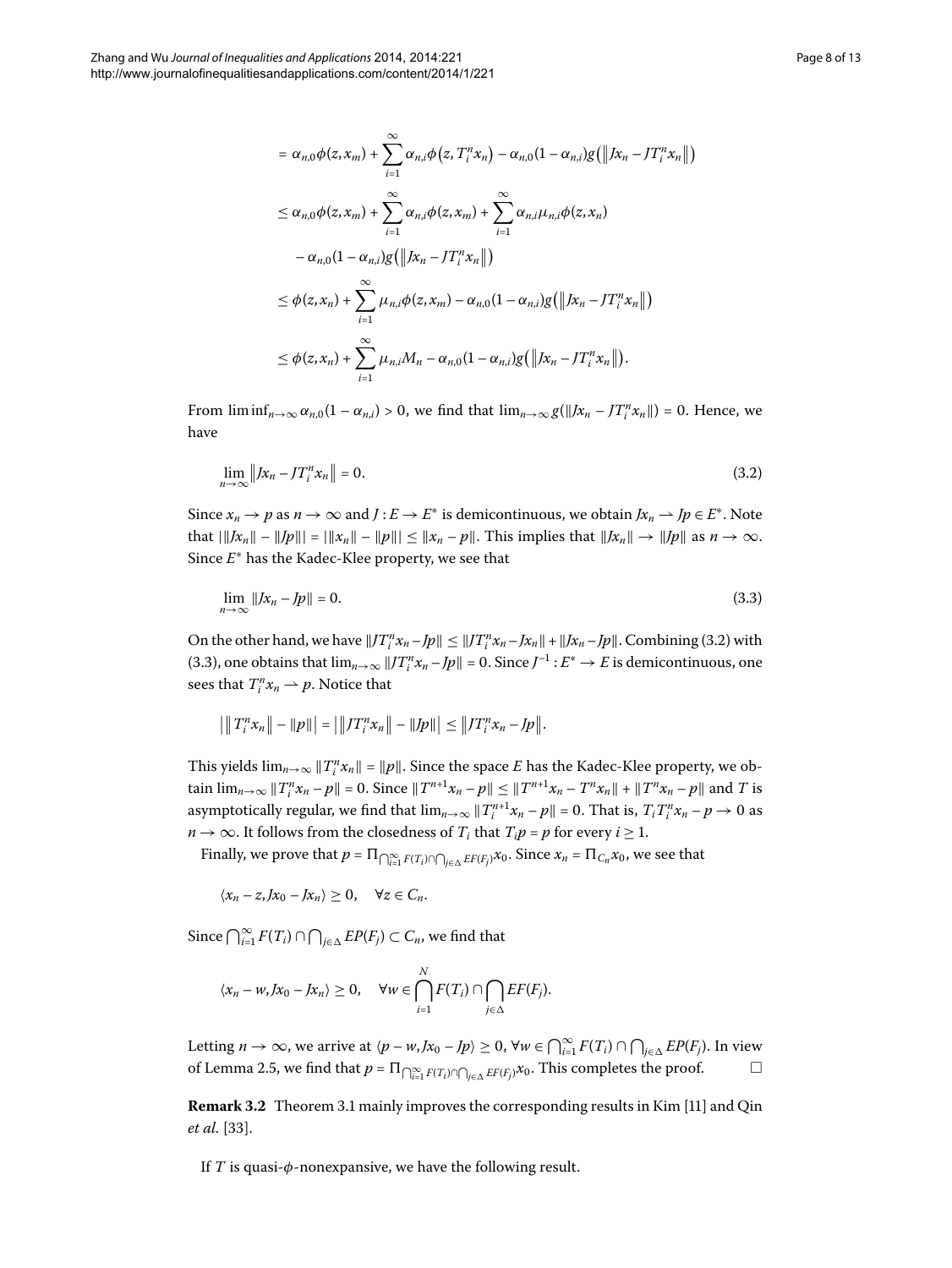<span id="page-8-0"></span>**Corollary .** *Let E be a uniformly smooth and strictly convex Banach space which also has the Kadec-Klee property*. *Let C be a nonempty*, *closed*, *and convex subset of E and let*  $\Delta$  *be an index set. Let F<sub>i</sub> be a bifunction from*  $C \times C$  *to R satisfying* (A1)-(A4) *for every*  $j \in \Delta$ . Let  $T_i : C \to C$  a quasi- $\phi$ -nonexpansive mapping for every  $i \geq 1$ . Assume that  $T_i$  is  $c$ losed on C and  $\bigcap_{i=1}^\infty F(T_i)\cap \bigcap_{j\in \Delta} EP(F_j)$  is nonempty. Let  $\{x_n\}$  be a sequence generated in *the following manner*:

$$
\begin{cases}\n x_0 \in E, & \text{chosen arbitrarily,} \\
 C_{1,j} = C, \\
 C_1 = \bigcap_{j \in \Delta} C_{1,j}, \\
 x_1 = \Pi_{C_1} x_0, \\
 y_n = J^{-1}(\alpha_{n,0} J x_n + \sum_{i=1}^{\infty} \alpha_{n,i} J T_i x_n), \\
 u_{n,j} \in C \text{ such that } F_j(u_{n,j}, y) + \frac{1}{r_{n,j}} \langle y - u_{n,j}, Ju_{n,j} - J y_n \rangle \ge 0, \quad \forall y \in C, \\
 C_{n+1,j} = \{ z \in C_n : \phi(z, u_{n,j}) \le \phi(z, x_n) \}, \\
 C_{n+1} = \bigcap_{j \in \Delta} C_{n+1,j}, \\
 x_{n+1} = \Pi_{C_{n+1}} x_0,\n\end{cases}
$$

*where*  $\{\alpha_{n,i}\}\$ is a real number sequence in (0,1) for every  $i \geq 1$ ,  $\{r_{n,j}\}\$ is a real num*ber sequence in [r,*  $\infty$ ), where r is some positive real number. Assume that  $\sum_{i=0}^{N} \alpha_{n,i} = 1$ *and*  $\liminf_{n\to\infty} \alpha_{n,0}\alpha_{n,i} > 0$  *for every i*  $\geq 1$ *. Then the sequence* {*x<sub>n</sub>*} *converges strongly to*  $\Pi_{\bigcap_{i=1}^\infty F(T_i)\cap \bigcap_{j\in\Delta} EP(F_j)} x_0,$  where  $\Pi_{\bigcap_{i=1}^\infty F(T_i)\cap \bigcap_{j\in\Delta} EP(F_j)}$  is the generalized projection from E onto  $\bigcap_{i=1}^{\infty} F(T_i) \cap \bigcap_{j \in \Delta} EP(F_j).$ 

**Remark 3[.](#page-8-0)4** Corollary 3.3 mainly improves the corresponding results in Qin *et al.* [8[\]](#page-11-6). Indeed, the space is extended from a uniformly smooth and uniformly convex Banach space to a uniformly smooth and strictly convex Banach space; the mapping is extended from a pari of mappings to infinite many mappings. We also remark here that the framework of the space in this paper can be applicable to  $L^p$ ,  $p \geq 1$ .

Finally for a single mapping and bifunction, we have the following result.

**Corollary .** *Let E be a uniformly smooth and strictly convex Banach space which also has the Kadec-Klee property*. *Let C be a nonempty*, *closed*, *and convex subset of E and let F* be a bifunction from  $C \times C$  to  $\mathbb R$  satisfying (A1)-(A4). Let  $T : C \rightarrow C$  an asymptotically *quasi-φ-nonexpansive mapping*. *Assume that T is closed asymptotically regular on C and F*(*T*) ∩ *EP*(*F*) *is nonempty and bounded*. *Let* {*xn*} *be a sequence generated in the following manner*:

$$
\begin{cases}\nx_0 \in E, & \text{chosen arbitrarily,} \\
C_1 = C, \\
x_1 = \Pi_{C_1} x_0, \\
y_n = J^{-1}(\alpha_n J x_n + (1 - \alpha_n) J T^n x_n), \\
u_n \in C \text{ such that } F(u_n, y) + \frac{1}{r_n} \langle y - u_n, Ju_n - J y_n \rangle \ge 0, \quad \forall y \in C, \\
C_{n+1} = \{ z \in C_n : \phi(z, u_n) \le \phi(z, x_n) + \mu_n M_n \}, \\
x_{n+1} = \Pi_{C_{n+1}} x_0,\n\end{cases}
$$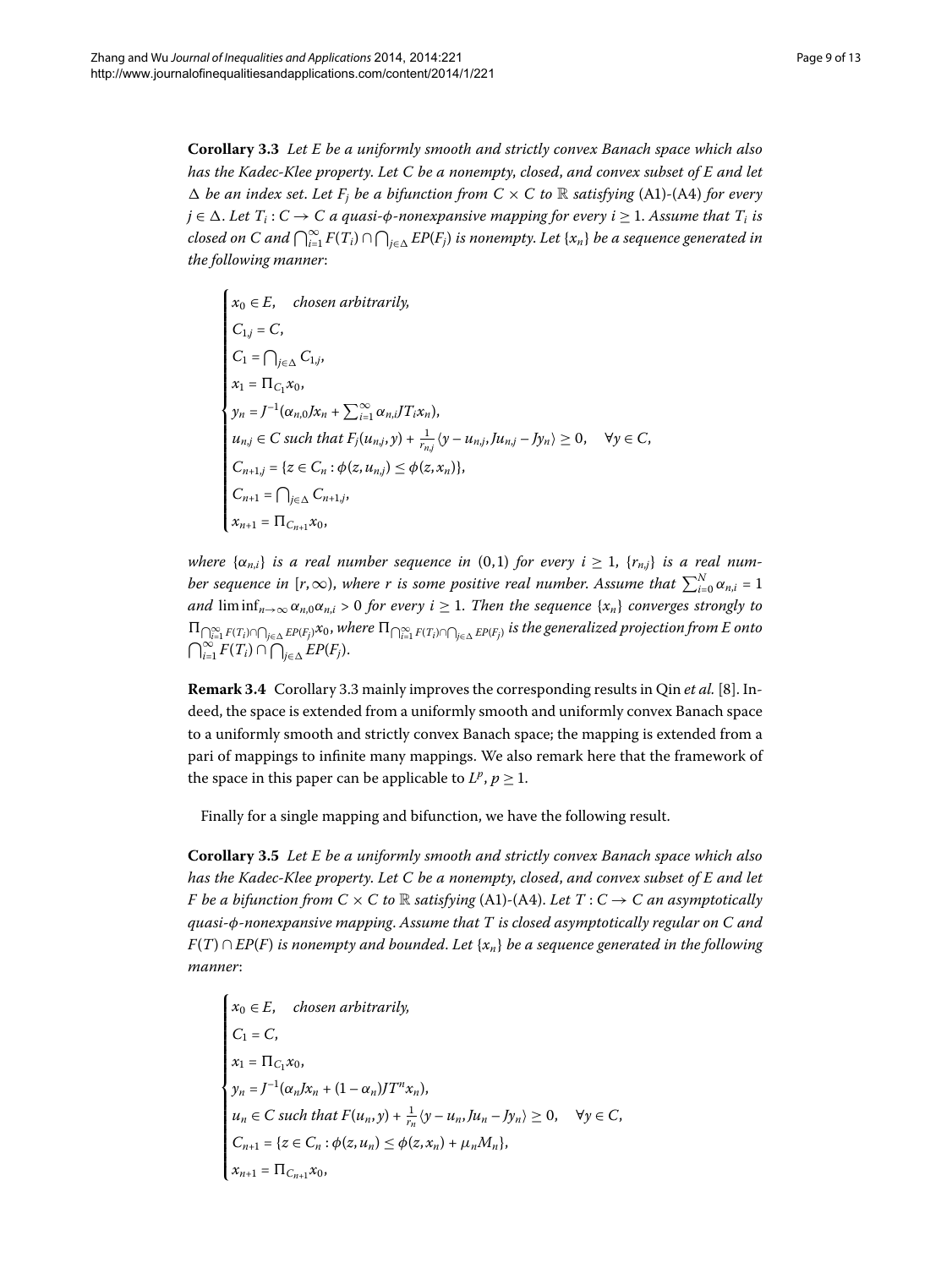<span id="page-9-1"></span><span id="page-9-0"></span>*where*  $\{\alpha_n\}$  *is a real number sequence in* (0,1),  $\{r_n\}$  *is a real number sequence in*  $[r, \infty)$ , *where r is some positive real number and*  $M_n := \sup{\{\phi(z, x_n) : z \in F(T) \cap EP(F)\}\)$ . *Assume* lim  $\inf_{n\to\infty} \alpha_n(1-\alpha_n) > 0$ . Then the sequence  $\{x_n\}$  converges strongly to  $\prod_{F(T)\cap EP(F)} x_0$ , where  $\prod_{F(T) \cap E P(F)}$  *is the generalized projection from E onto*  $F(T) \cap E P(F)$ .

# **4 Applications**

First, we give the corresponding results in the framework of Hilbert spaces.

**Theorem .** *Let E be a Hilbert space*. *Let C be a nonempty*, *closed*, *and convex subset of E* and let  $\triangle$  *be an index set. Let*  $F_i$  *be a bifunction from C*  $\times$  *C to*  $\mathbb R$  *satisfying* (A1)-(A4) *for every*  $j \in \Delta$ *. Let*  $T_i : C \to C$  *an asymptotically quasi-nonexpansive mapping for every*  $i\geq 1$ . Assume that  $T_i$  is closed asymptotically regular on C and  $\bigcap_{i=1}^\infty F(T_i)\cap\bigcap_{j\in\Delta} EP(F_j)$  is *nonempty and bounded*. *Let* {*xn*} *be a sequence generated in the following manner*:

$$
\begin{cases}\n x_0 \in E, & \text{chosen arbitrarily,} \\
 C_{1,j} = C, \\
 C_1 = \bigcap_{j \in \Delta} C_{1,j}, \\
 x_1 = \text{Proj}_{C_1} x_0, \\
 y_n = \alpha_{n,0} x_n + \sum_{i=1}^{\infty} \alpha_{n,i} T_i^n x_n, \\
 u_{n,j} \in C \text{ such that } F_j(u_{n,j}, y) + \frac{1}{r_{n,j}} \langle y - u_{n,j}, u_{n,j} - y_n \rangle \ge 0, \quad \forall y \in C, \\
 C_{n+1,j} = \{ z \in C_n : ||z - u_{n,j}||^2 \le ||z - x_n||^2 + \sum_{i=1}^{\infty} \mu_{n,i} M_n \}, \\
 C_{n+1} = \bigcap_{j \in \Delta} C_{n+1,j}, \\
 x_{n+1} = \text{Proj}_{C_{n+1}} x_0,\n\end{cases}
$$

*where*  $\{\alpha_{n,i}\}\$ is a real number sequence in (0, 1) for every  $i \geq 1$ ,  $\{r_{n,i}\}\$ is a real number sequence *in*  $[r, \infty)$ , where r is some positive real number and  $M_n := \sup\{\|z - x_n\|^2 : z \in \bigcap_{i=1}^{\infty} F(T_i) \cap \mathbb{R}$  $\bigcap_{j\in\Delta} EP(F_j)$ . Assume that  $\sum_{i=0}^{\infty} \alpha_{n,i} = 1$  and  $\liminf_{n\to\infty} \alpha_{n,0}\alpha_{n,i} > 0$  for every  $i \ge 1$ . Then the  $\sup_{i=1}^{\infty} F(T_i)$  *converges strongly to*  $\Prj_{\bigcap_{i=1}^{\infty} F(T_i) \cap \bigcap_{j \in \Delta} EP(F_j)} x_0$ , where  $\Prj_{\bigcap_{i=1}^{\infty} F(T_i) \cap \bigcap_{j \in \Delta} EP(F_j)} x_0$ is the metric projection from E onto  $\bigcap_{i=1}^{\infty} F(T_i) \cap \bigcap_{j \in \Delta} EP(F_j)$ .

*Proof* Note that  $\phi(x, y) = ||x - y||^2$ , *J* = *I*, the identity mapping, and the generalized projection is reduced to the metric projection. In the framework of Hilbert spaces, the class of asymptotically quasi-*φ*-nonexpansive mappings is reduced to the class of asymptoti-cally quasi-nonexpansive mappings[.](#page-3-5) Using Theorem 3.1, we easily find the desired con- $\Box$  clusion.

Next, we give a results on common solutions of a family of equilibrium problems.

**Corollary .** *Let E be a Hilbert space*. *Let C be a nonempty*, *closed*, *and convex subset of E* and let  $\Delta$  *be an index set. Let F<sub>j</sub> be a bifunction from C*  $\times$  *C to*  $\mathbb R$  *satisfying* (A1)-(A4) *for every j* ∈  $\Delta$ . Assume that  $\bigcap_{j\in\Delta} EP(F_j)$  is nonempty. Let  $\{x_n\}$  be a sequence generated in the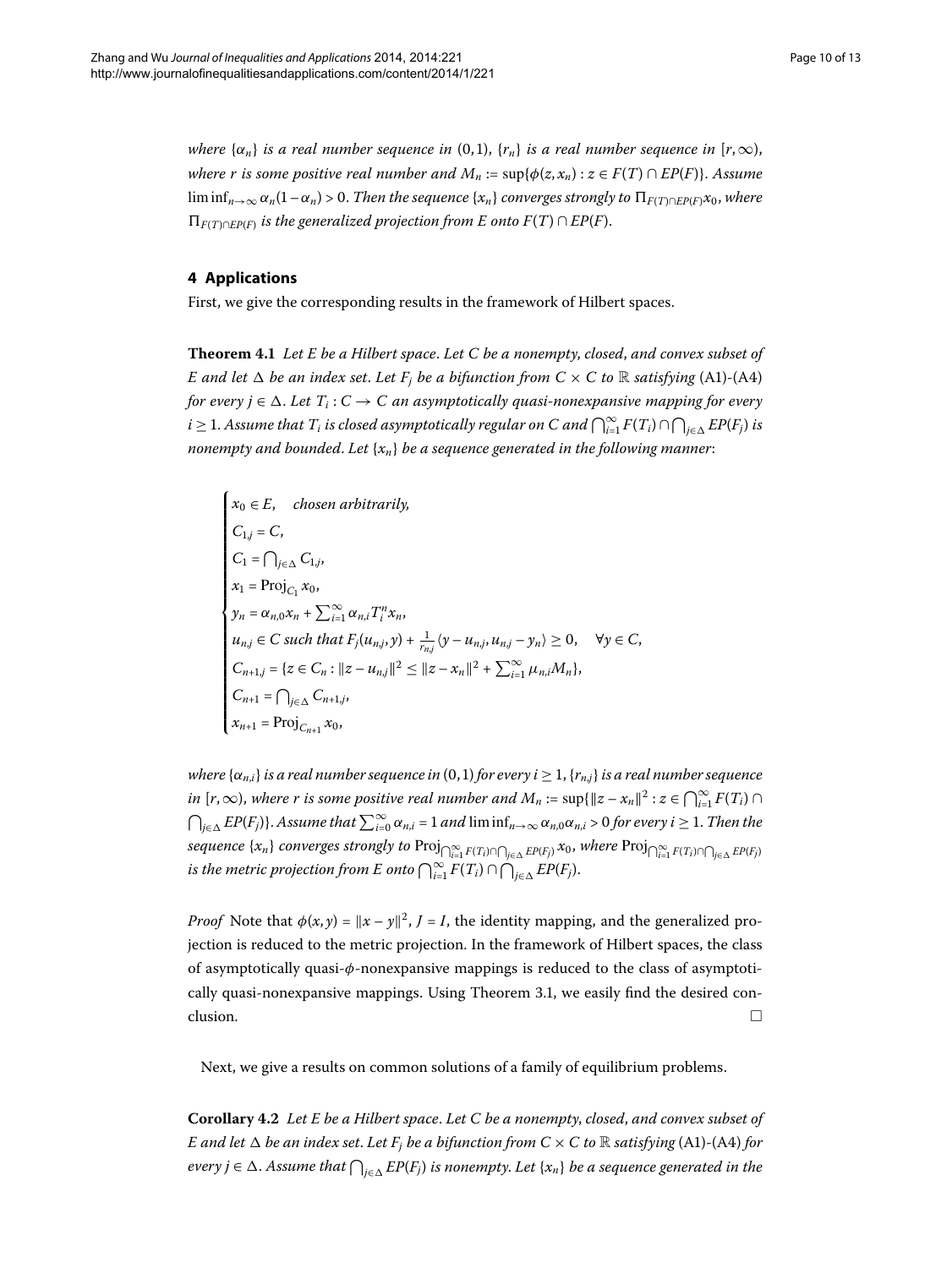*following manner*:

$$
\begin{cases}\nx_0 \in E, & \text{chosen arbitrarily,} \\
C_{1,j} = C, \\
C_1 = \bigcap_{j \in \Delta} C_{1,j}, \\
x_1 = \text{Proj}_{C_1} x_0, \\
u_{n,j} \in C \text{ such that } F_j(u_{n,j}, y) + \frac{1}{r_{n,j}} \langle y - u_{n,j}, u_{n,j} - x_n \rangle \ge 0, \quad \forall y \in C, \\
C_{n+1,j} = \{z \in C_n : ||z - u_{n,j}|| \le ||z - x_n||\}, \\
C_{n+1} = \bigcap_{j \in \Delta} C_{n+1,j}, \\
x_{n+1} = \text{Proj}_{C_{n+1}} x_0,\n\end{cases}
$$

<span id="page-10-0"></span>*where*  $\{r_{ni}\}$  *is a real number sequence in*  $[r, \infty)$ *, where r is some positive real number. Then the sequence*  $\{x_n\}$  *converges strongly to*  $\text{Proj}_{\bigcap_{j\in \Delta} EP(F_j)} x_0$ *, where*  $\text{Proj}_{\bigcap_{j\in \Delta} EP(F_j)}$  *is the metric projection from E onto*  $\bigcap_{j\in\Delta} EP(F_j)$ .

If  $F_i(x, y) = 0$ , then we find from Theorem 4[.](#page-9-1)1 the following result.

**Corollary .** *Let E be a Hilbert space and let C be a nonempty*, *closed*, *and convex subset of E. Let*  $T_i$ :  $C \rightarrow C$  *an asymptotically quasi-nonexpansive mapping for every i*  $\geq$  1. Assume that  $T_i$  is closed asymptotically regular on C and  $\bigcap_{i=1}^\infty F(T_i)$  is nonempty and bounded. Let {*xn*} *be a sequence generated in the following manner*:

$$
\begin{cases}\n x_0 \in E, & \text{chosen arbitrarily,} \\
 C_1 = C, \\
 x_1 = \text{Proj}_{C_1} x_0, \\
 y_n = \alpha_{n,0} x_n + \sum_{i=1}^{\infty} \alpha_{n,i} T_i^n x_n, \\
 C_{n+1} = \{ z \in C_n : ||z - y_n||^2 \le ||z - x_n||^2 + \sum_{i=1}^{\infty} \mu_{n,i} M_n \}, \\
 x_{n+1} = \text{Proj}_{C_{n+1}} x_0,\n\end{cases}
$$

*where*  $\{\alpha_{n,i}\}\$ is a real number sequence in  $(0,1)$  for every  $i \geq 1$ , and  $M_n := \sup\{\|z - x_n\|^2 : z \in I\}$  $\bigcap_{i=1}^{\infty} F(T_i)$ . Assume that  $\sum_{i=0}^{\infty} \alpha_{n,i} = 1$  and  $\liminf_{n \to \infty} \alpha_{n,0} \alpha_{n,i} > 0$  for every  $i \ge 1$ . Then the  $seq$ uence  $\{x_n\}$  converges strongly to  $\text{Proj}_{\bigcap_{i=1}^\infty F(T_i)} x_0$ , where  $\text{Proj}_{\bigcap_{i=1}^\infty F(T_i)}$  is the metric projec*tion from E onto*  $\bigcap_{i=1}^{\infty} F(T_i)$ .

<span id="page-10-1"></span>**Remark 4.4** Comparing with Theorem 2.2 in Kim and Xu [34], we have the following: (1) one mapping is extended to an infinite family of mappings; (2) the set  $Q_n$  is relaxed; (3) the mapping is extended from asymptotically nonexpansive mappings to asymptotically quasi-nonexpansive mappings, which may not be continuous.

From Corollary 4.3, the following result is not hard to derive.

**Corollary .** *Let E be a Hilbert space*. *Let C be a nonempty*, *closed*, *and convex subset of E. Let*  $T: C \to C$  *be a closed quasi-nonexpansive mapping. Let*  $\{x_n\}$  *be a sequence gen-*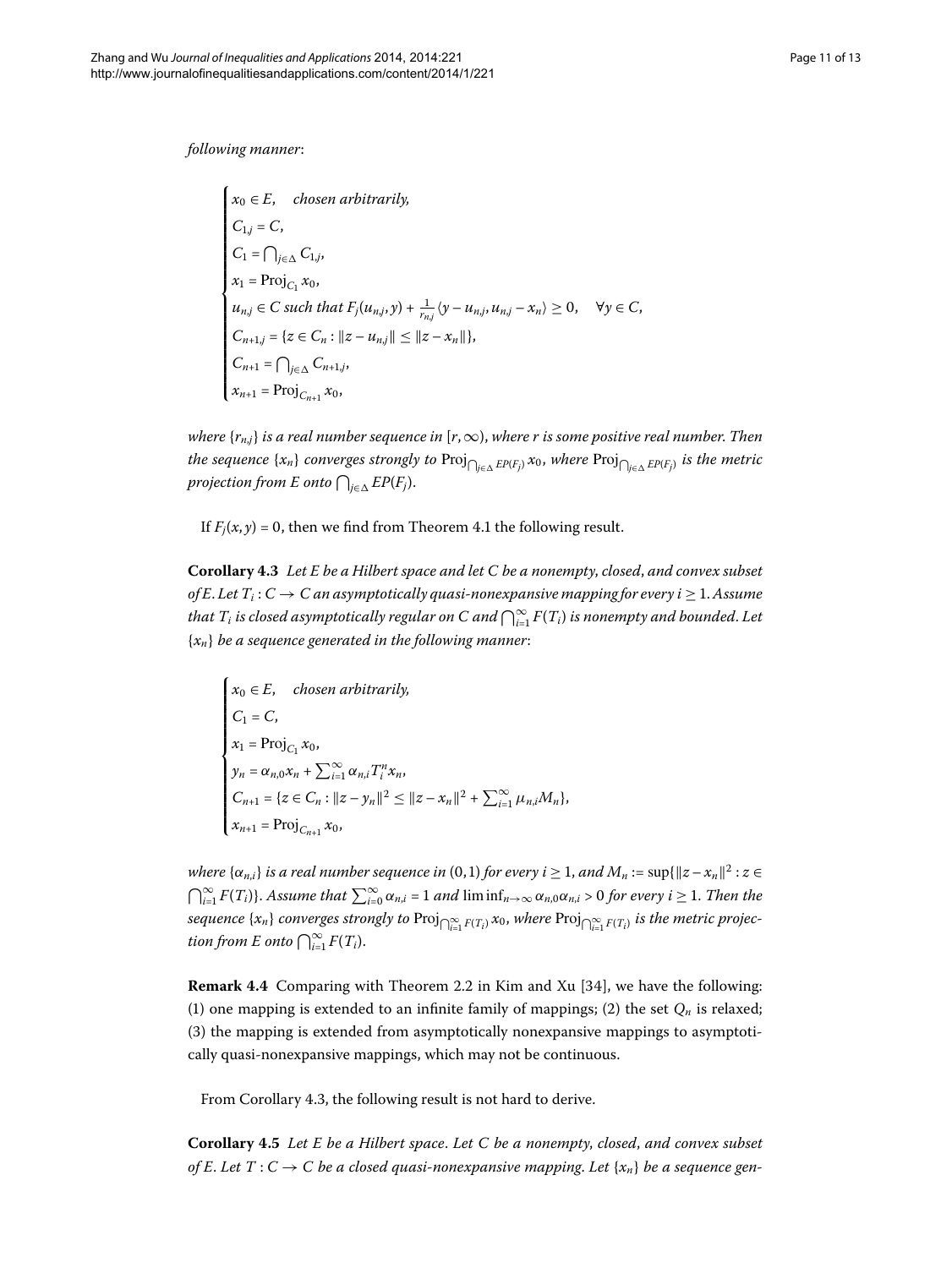*erated in the following manner*:

 $\mathbf{f}$  $\qquad \qquad \blacksquare$  $\begin{array}{c|c} & \multicolumn{1}{|c} \end{array}$  $x_0 \in E$ , *chosen arbitrarily*,  $C_1 = C$ ,  $x_1 = \text{Proj}_{C_1} x_0$ ,  $y_n = \alpha_n x_n + (1 - \alpha_n) T x_n$  $C_{n+1} = \{z \in C_n : ||z - y_n|| \leq ||z - x_n||\},\$  $x_{n+1} = \text{Proj}_{C_{n+1}} x_0,$ 

*where*  $\{\alpha_n\}$  *is a real number sequence in* (0,1) *such that*  $\liminf_{n\to\infty} \alpha_n(1-\alpha_n) > 0$ . Then the *sequence*  $\{x_n\}$  *converges strongly to* Proj $_{F(T)} x_0$ *, where* Proj $_{F(T)}$  *is the metric projection from E onto F*(*T*).

**Remark 4[.](#page-10-1)6** Corollary 4.5 is a shrinking version of the corresponding results in Nakajo and Takahashi [\[](#page-12-9)35]. It deserves mentioning that the mapping in our result is quasinonexpansive. The restriction of the demiclosed principal is relaxed.

#### <span id="page-11-1"></span><span id="page-11-0"></span>**Competing interests**

The authors declare that they have no competing interests.

#### **Authors' contributions**

Both authors contributed equally to this manuscript. Both authors read and approved the final manuscript.

#### **Author details**

<span id="page-11-2"></span><sup>1</sup>School of Mathematics and Information Science, North China University of Water Resources and Electric Power, Zhengzhou, 450011, China. <sup>2</sup>College of Science, Hebei University of Engineering, Handan, 056038, China.

#### **Acknowledgements**

This paper is dedicated to Professor Chang with respect and admiration. The authors are grateful to the editor and the three anonymous reviewers for useful suggestions which improved the contents of the article.

#### Received: 13 March 2014 Accepted: 25 May 2014 Published: 03 Jun 2014

#### <span id="page-11-6"></span>**References**

- 1. Vanderluge, A: Optical Signal Processing. Wiley, New York (2005)
- 2. Byrne, C: A unified treatment of some iterative algorithms in signal processing and image reconstruction. Inverse Probl. 20, 103-120 (2008)
- 3. Combettes, PL: The convex feasibility problem in image recovery. In: Hawkes, P (ed.) Advanced in Imaging and Electron Physcis, vol. 95, pp. 155-270. Academic Press, New York (1996)
- 4. Chen, JH: Iterations for equilibrium and fixed point problems. J. Nonlinear Funct. Anal. 2013, Article ID 4 (2013)
- <span id="page-11-3"></span>5. Cho, SY, Qin, X, Kang, SM: Iterative processes for common fixed points of two different families of mappings with applications. J. Glob. Optim. 57, 1429-1446 (2013)
- 6. Park, S: A review of the KKM theory on *φ*A-space or GFC-spaces. Adv. Fixed Point Theory 3, 355-382 (2013)
- <span id="page-11-4"></span>7. Noor, MA, Noor, KI, Waseem, M: Decomposition method for solving system of linear equations. Eng. Math. Lett. 2, 34-41 (2013)
- 8. Qin, X, Cho, YJ, Kang, SM: Convergence theorems of common elements for equilibrium problems and fixed point problems in Banach spaces. J. Comput. Appl. Math. 225, 20-30 (2009)
- 9. Al-Bayati, AY, Al-Kawaz, RZ: A new hybrid WC-FR conjugate gradient-algorithm with modified secant condition for unconstrained optimization. J. Math. Comput. Sci. 2, 937-966 (2012)
- <span id="page-11-5"></span>10. Cho, SY, Kang, SM: Approximation of common solutions of variational inequalities via strict pseudocontractions. Acta Math. Sci. 32, 1607-1618 (2012)
- 11. Tanaka, Y: Constructive proof of the existence of Nash equilibrium in a strategic game with sequentially locally non-constant payoff functions. Adv. Fixed Point Theory 2, 398-416 (2012)
- 12. Kim, JK: Strong convergence theorems by hybrid projection methods for equilibrium problems and fixed point problems of the asymptotically quasi-*φ*-nonexpansive mappings. Fixed Point Theory Appl. 2011, Article ID 10 (2011)
- 13. Yang, L, Zhao, F, Kim, JK: Hybrid projection method for generalized mixed equilibrium problem and fixed point problem of infinite family of asymptotically quasi-*φ*-nonexpansive mappings in Banach spaces. Appl. Math. Comput. 218, 6072-6082 (2012)
- 14. Qin, X, Cho, SY, Kang, SM: On hybrid projection methods for asymptotically quasi-*φ*-nonexpansive mappings. Appl. Math. Comput. 215, 3874-3883 (2010)
- 15. Qin, X, Agarwal, RP, Cho, SY, Kang, SM: Convergence of algorithms for fixed points of generalized asymptotically quasi-*φ*-nonexpansive mappings with applications. Fixed Point Theory Appl. 2012, 58 (2012)